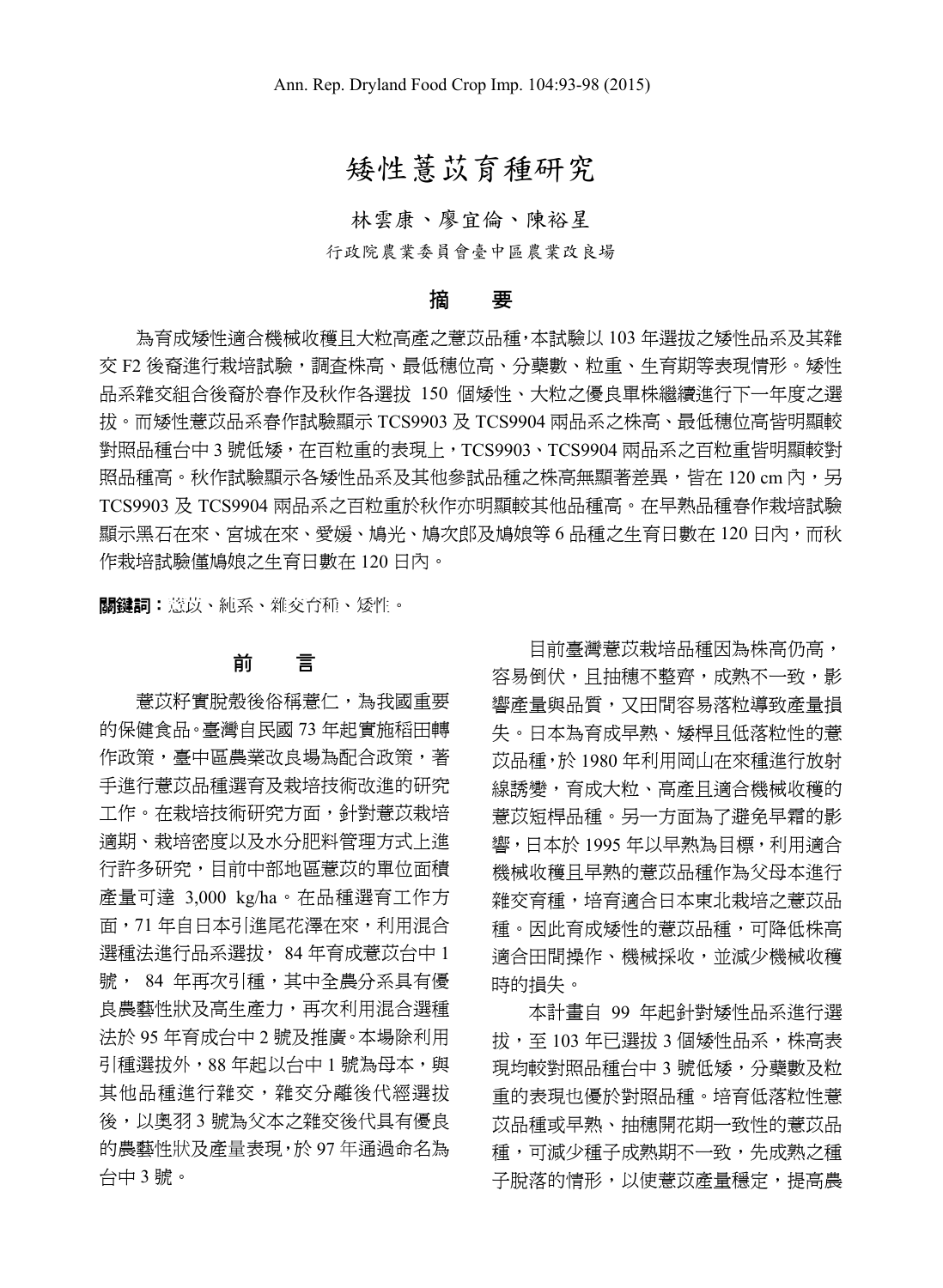民栽培意願。

### 材料與方法

#### 一、 矮性品系雜交分離後代選拔

利用 103 年選拔 20 個雜交組合之 F2 後 裔,持續進行栽培試驗(春作 2 月、秋作 9 月),以薏苡台中 3 號為對照品種,行株距 60cm×15cm,採慣行農法,調查生育情況。 選拔優良單株並調查株高、穗位高、抽穗期、 成熟期、粒重、子實大小、落粒性及產量等 性狀。

### 二、 矮性品系栽培試驗

利用 103 年選拔 3 個矮性薏苡品系 TCS9903、TCS9904、TCS9911 為材料,種 植於彰化縣大村鄉,以台中 3 號作對照品 種,觀察生育情況。田區採逢機完全區集設 計,3 重複,行株距 60 cm × 15 cm,肥料施 用、雜草防治及中耕培土等作業依一般慣行 栽培方式進行。調查項目包括株高、穗位高、 抽穗期、成熟期、粒重、子實大小、落粒性 及產量等性狀。

#### 三、 早熟與低落粒性品系觀察試驗

以本場引進生育期在 110 天內之早熟及 落粒性中等之品種為材料進行栽培試驗,單 本植, 行株距 60 cm × 15 cm, 觀察生育情 況。調查株高、穗位高、抽穗期、成熟期、 粒重、子實大小、落粒性及產量等性狀。

#### 結果與討論

### 一、 矮性品系雜交分離後代選拔

春作栽培 20 個薏苡矮性品系雜交組合 後裔,各雜交組合後裔之株高分布在 102– 134 cm 間, 百粒重介於 8.5-10.2 g 間 (表 1), 各雜交組合後裔經選拔單株套袋收穫後,於 秋作種植,雜交組合後裔之株高分布在 70.3– 90.7 cm 間, 百粒重除 TCS1020413 的組合 外,其餘組合介於 11.1-13.8 g (表 2), 往後 世代仍持續對具有矮性、大粒特性之單株進 行選拔。

### 二、矮性品系栽培試驗

矮性品系春作試驗結果顯示,TCS9903 株高為 108.9 cm、最低穗位高 48.7 cm, TCS9904 株高為 105.7 cm、最低穗位高 46.1 cm,兩品系之株高、最低穗位高皆較對照品 種台中 3 號為低矮。三個矮性薏苡品系之百 粒重皆較對照品種台中 3 號高,三品系之百 粒重 8.79–9.96 g,台中 3 號為 8.26 g。產量 表現以 TCS9911 最高 (2585.9 Kg/ha) (表 3)。秋作試驗結果中,各矮性品系之株高、 最低穗位高與對照品種間無顯著差異。在百 粒重的表現上, TCS9903 (12.05 g) 及 TCS9904 (12.37g) 的百粒重較其他參試品種 高,產量表現以 TCS9903 (6274 kg/ha) 及台中 育 4 號 (5736 kg/ha) 有較高的表現 (表 4)。

### 三、早熟與低落粒性品系觀察試驗

由薏苡早熟與低落粒性品系的觀察試 驗,可知春作黑石在來、宮城在來、愛媛、 鳩光、鳩次郎、鳩娘等 6 品種之生育日數在 120 日內。所有參試品種之株高在 118.2– 145.4cm 間,百粒重以愛媛 6.27 g 最低,其 餘品種在 7.72–9.08 g 間 (表 5)。秋作栽培試 驗僅鳩娘之生育日數在 120 內,各品種株高 除鳩光 (108.7 cm) 及鳩次郎 (110.2) 兩品 種外,其餘各品種株高低於 100 cm。百粒重 同樣以愛媛種 (10.22 g) 最低,其餘品種在 10.98–13.03 g 間 (表 6)。

在 104 年兩期作的試驗中,矮性品系 TCS9903、TCS9904、TCS9911 等 3 品系之 株高皆較目前推廣品種低矮。TCS9903、 TCS9904 兩品系之籽粒大小及粒重皆較推廣 品種大,其中又以 TCS9903 具高產潛力。此 外,TCS9911 的雌蕊柱頭顏色 (紅色) 亦明 顯有別於目前推廣品種 (白色)。未來將在中 部地區各薏苡產地進行區域試驗,評估各薏 苡矮性品系在不同地區生產的表現。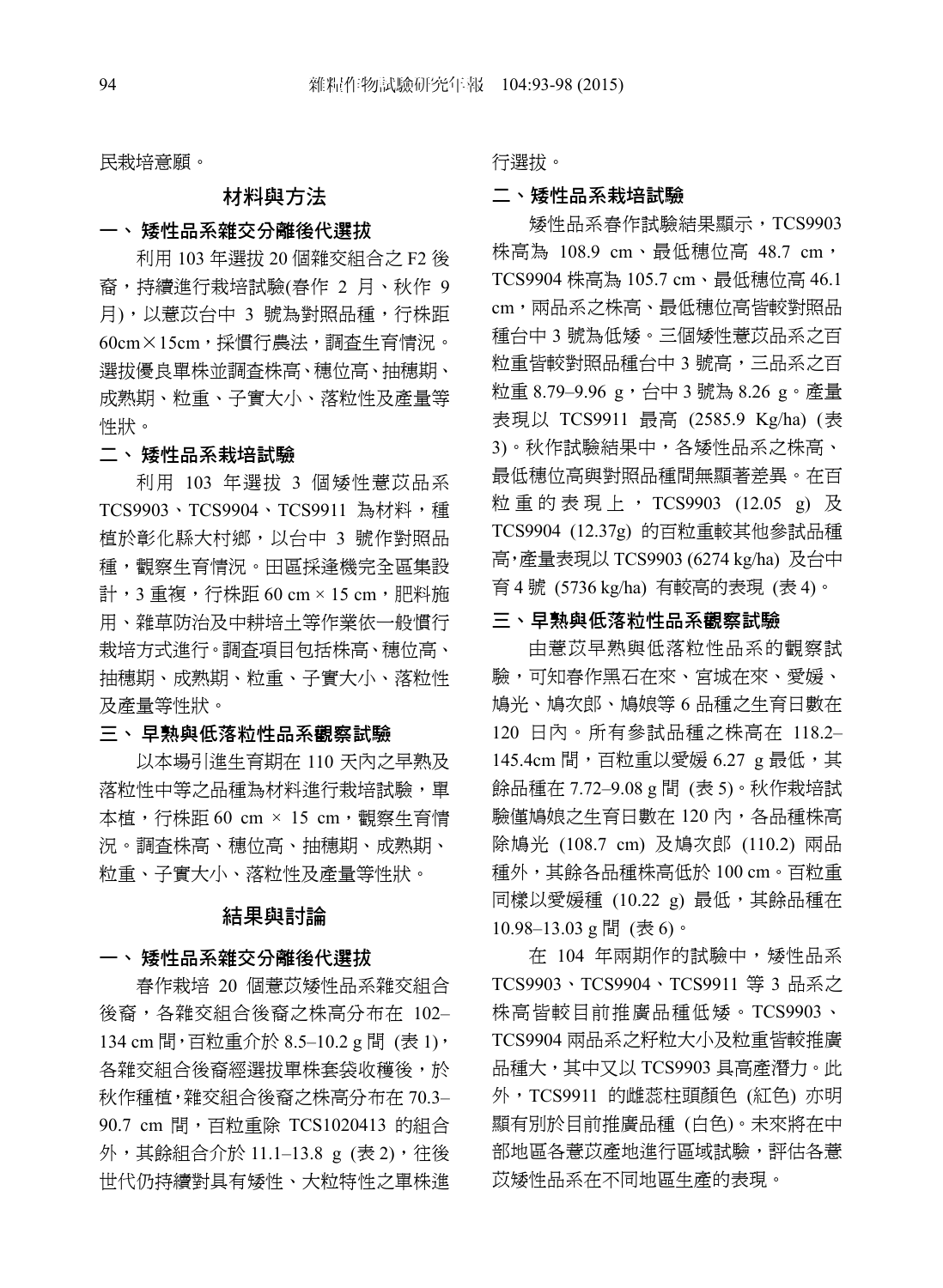| 品系(種)     | 生育日數   | 株高    | 最低穗位高 | 分蘖數   | 每株穗數  | 百粒重  | 產量      |
|-----------|--------|-------|-------|-------|-------|------|---------|
| Variety   | (days) | (cm)  | (cm)  | (no.) | (no.) | (g)  | (kg/ha) |
| TC1020205 | 123    | 110.1 | 49.6  | 4.9   | 8.3   | 8.8  | 918.9   |
| TC1020302 | 123    | 103.0 | 57.8  | 6.0   | 8.4   | 9.2  | 2,563.3 |
| TC1020304 | 125    | 102.5 | 47.6  | 4.6   | 8.3   | 9.4  | 1,081.1 |
| TC1020305 | 125    | 107.9 | 44.2  | 5.1   | 8.2   | 9.4  | 1,968.9 |
| TC1020310 | 125    | 114.0 | 54.3  | 5.5   | 8.8   | 9.0  | 2,131.1 |
| TC1020311 | 123    | 113.3 | 45.0  | 5.8   | 8.5   | 9.5  | 2,205.6 |
| TC1020402 | 125    | 122.0 | 54.5  | 5.2   | 8.1   | 8.8  | 1,956.7 |
| TC1020405 | 125    | 115.7 | 51.4  | 5.8   | 8.8   | 8.8  | 3,381.1 |
| TC1020410 | 125    | 102.5 | 49.7  | 4.8   | 8.8   | 9.9  | 1,716.7 |
| TC1020411 | 123    | 108.4 | 47.7  | 5.5   | 8.2   | 8.9  | 1,042.2 |
| TC1020413 | 123    | 104.7 | 45.5  | 5.1   | 8.7   | 8.9  | 1,991.1 |
| TC1020510 | 124    | 118.2 | 52.4  | 5.9   | 8.6   | 9.3  | 1,921.1 |
| TC1021004 | 123    | 110.0 | 48.5  | 4.5   | 8.2   | 10.1 | 2,767.8 |
| TC1021011 | 123    | 113.4 | 46.6  | 6.1   | 8.6   | 9.9  | 2,844.4 |
| TC1021102 | 123    | 116.2 | 53.9  | 4.2   | 8.2   | 9.1  | 1,460.0 |
| TC1021104 | 121    | 106.2 | 47.7  | 5.2   | 8.9   | 8.7  | 3,852.2 |
| TC1021105 | 121    | 109.9 | 47.6  | 4.6   | 7.9   | 9.7  | 2,350.0 |
| TC1021110 | 123    | 134.0 | 54.8  | 3.6   | 8.0   | 10.0 | 4,157.8 |
| TC1021305 | 124    | 109.9 | 45.5  | 4.2   | 8.6   | 8.5  | 3,432.2 |
| TC1021404 | 124    | 115.2 | 48.3  | 4.6   | 9.5   | 10.2 | 4,145.6 |

表 1.104年春作薏苡矮性品系雜交 F2後裔的農藝性狀表現

播種日期:104 年 2 月 12 日

# 表 2.104年秋作薏苡矮性品系雜交 F2 後裔農藝性狀表現

| 品系(種)     | 生育日數   | 株高   | 最低穗位高 | 分蘖數   | 每株穗數  | 百粒重  | 產量      |
|-----------|--------|------|-------|-------|-------|------|---------|
|           | (days) | (cm) | (cm)  | (no.) | (no.) | (g)  | (kg/ha) |
| TC1020205 | 123    | 76.7 | 21.0  | 4.6   | 101.6 | 11.5 | 1362.2  |
| TC1020302 | 116    | 86.5 | 30.9  | 4.8   | 159.4 | 13.0 | 3167.8  |
| TC1020304 | 112    | 78.4 | 24.0  | 6.0   | 187.4 | 12.3 | 2908.9  |
| TC1020305 | 113    | 89.2 | 24.6  | 4.9   | 135.2 | 12.4 | 2555.5  |
| TC1020310 | 116    | 90.7 | 26.3  | 3.9   | 93.2  | 10.7 | 1508.9  |
| TC1020311 | 113    | 82.9 | 24.7  | 3.6   | 169.2 | 12.4 | 3411.1  |
| TC1020402 | 120    | 81.2 | 22.8  | 4.5   | 161.6 | 11.1 | 2413.3  |
| TC1020405 | 113    | 81.2 | 23.7  | 4.7   | 137.0 | 11.3 | 1976.7  |
| TC1020410 | 112    | 81.0 | 23.6  | 6.4   | 170.6 | 11.9 | 3116.6  |
| TC1020411 | 113    | 77.8 | 25.1  | 5.0   | 123.6 | 11.5 | 2339.9  |
| TC1020413 | 116    | 73.4 | 19.3  | 4.5   | 98.0  | 9.8  | 1489.9  |
| TC1020510 | 118    | 83.3 | 21.2  | 5.7   | 103.8 | 12.6 | 2078.9  |
| TC1021004 | 123    | 79.4 | 20.9  | 4.2   | 132.8 | 12.0 | 2445.5  |
| TC1021011 | 116    | 88.3 | 24.3  | 5.5   | 103.6 | 12.3 | 2047.8  |
| TC1021102 | 116    | 83.5 | 22.0  | 3.9   | 89.0  | 11.5 | 1668.9  |
| TC1021104 | 119    | 78.2 | 20.2  | 2.9   | 105.0 | 11.5 | 1897.8  |
| TC1021105 | 116    | 82.4 | 23.0  | 5.0   | 203.2 | 11.6 | 2875.5  |
| TC1021110 | 116    | 74.3 | 18.2  | 4.1   | 150.8 | 13.8 | 3000.0  |
| TC1021305 | 120    | 81.6 | 21.0  | 4.1   | 122.6 | 12.4 | 2215.5  |
| TC1021404 | 116    | 78.1 | 21.0  | 4.7   | 155.0 | 12.0 | 2434.4  |

播種日期:104 年 9 月 24 日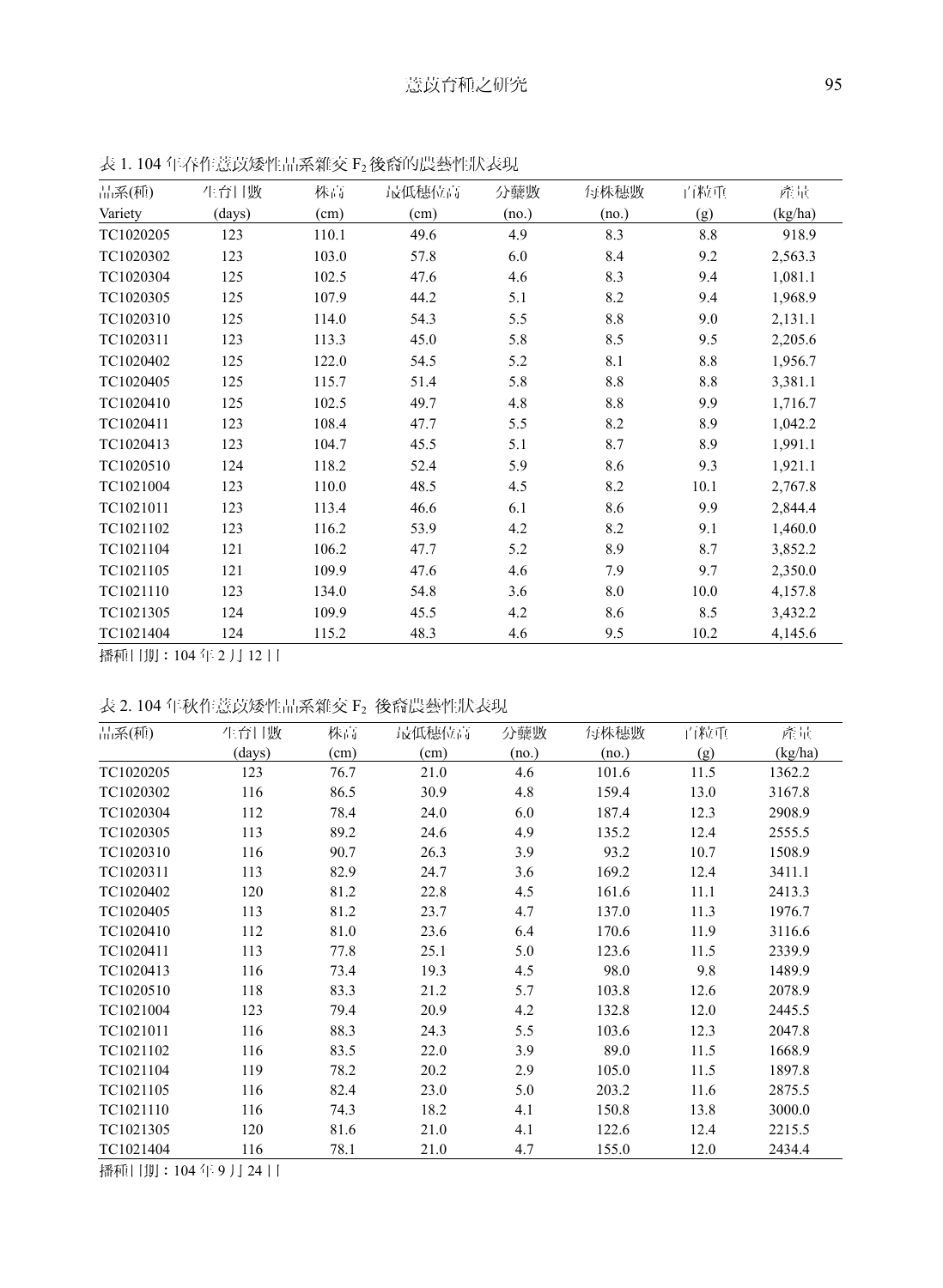|                | 生育日數               | 株高                 | 最低穗位高   | 分蘖數    | 每株穗數  | 百粒重               | 產量                 |
|----------------|--------------------|--------------------|---------|--------|-------|-------------------|--------------------|
| 品系(種)          | (days)             | (cm)               | (cm)    | (no.)  | (no.) | (g)               | (kg/ha)            |
| <b>TCS9903</b> | 124                | 108.9 <sub>b</sub> | 48.7 b  | 4.57 h | 305.8 | 9.96a             | 2,349 ab           |
| <b>TCS9904</b> | 124                | 105.7 <sub>b</sub> | 46.1 h  | 4.62 h | 248.8 | 9.10 <sub>b</sub> | 1.684 <sub>b</sub> |
| <b>TCS9911</b> | 125                | 123.4a             | 51.5 ab | 5.60a  | 274.6 | 8.79 hc           | 2,586 a            |
| 台中3號           | 123                | 134.4 a            | 57.5 a  | 6.00a  | 180.0 | 8.26c             | 1,793 b            |
| L.S.D. $5%$    |                    | 12.57              | 6.46    | 0.68   |       | 0.616             | 782.4              |
|                | . <b>. . . . .</b> |                    |         |        |       |                   |                    |

表 3. 104 年春作薏苡矮性品系之農藝性狀表現

播種日期:104 年 2 月 12 日

## 表 4. 104 年秋作薏苡矮性品系之農藝性狀表現

| 品系(種)          | 生育日數<br>(days) | 株高<br>(cm) | 最低穗位高<br>(cm) | 分蘖數<br>(no.) | 每株穗數<br>(no.) | 百粒重<br>(g)         | 產量<br>(kg/ha) |
|----------------|----------------|------------|---------------|--------------|---------------|--------------------|---------------|
| <b>TCS9903</b> | 123            | 93.2a      | 29.7a         | 4.70a        | 169.5         | 12.05a             | 6,274a        |
| <b>TCS9904</b> | 117            | 95.1 a     | 33.6a         | 4.87 a       | 134.5         | 12.37a             | 4,071 b       |
| <b>TCS9911</b> | 117            | 92.2a      | 26.4a         | 5.37 a       | 158.1         | 10.79 <sub>b</sub> | $5,027$ ab b  |
| 台中1號           | 123            | 114.5a     | 34.8 a        | 5.40 a       | 187.1         | 10.87 <sub>b</sub> | 5,539 ab      |
| 台中3號           | 123            | 114.3a     | 41.1a         | 5.10a        | 179.6         | 10.63 b            | 5,446 ab      |
| 台中育4號          | 123            | 105.5a     | 31.1a         | 5.37 a       | 197.7         | 10.72 b            | 5,736 a       |
| L.S.D. $5\%$   |                | ns         | ns            | ns           |               | 1.054              | 1638.4        |

播種日期:104 年 9 月 24 日

## 表 5. 104 年春作薏苡早熟品系性狀調查表

| 品系(種) | 生育日數   | 株高    | 最低穗位高 | 分蘖數   | 每株穗數  | 百粒重  | 產量      |
|-------|--------|-------|-------|-------|-------|------|---------|
|       | (days) | (cm)  | (cm)  | (no.) | (no.) | (g)  | (kg/ha) |
| 德島在來  | 121    | 118.2 | 48.8  | 4.1   | 227.0 | 8.68 | 2,268.5 |
| 秋田    | 121    | 132.9 | 58.9  | 3.7   | 177.2 | 8.99 | 1,283.3 |
| 黑石在來  | 117    | 135.7 | 57.3  | 4.4   | 154.0 | 8.10 | 876.3   |
| 宮城在來  | 117    | 127.6 | 56.8  | 4.5   | 164.2 | 9.08 | 694.8   |
| 愛媛    | 118    | 125.0 | 56.5  | 4.8   | 199.2 | 6.27 | 807.0   |
| 鳩光    | 118    | 141.3 | 60.1  | 4.2   | 158.2 | 8.67 | 910.4   |
| 鳩次郎   | 116    | 145.4 | 61.6  | 4.9   | 159.8 | 8.57 | 663.3   |
| 鳩娘    | 119    | 128.7 | 54.8  | 4.7   | 159.6 | 7.72 | 543.3   |

播種日期:104 年 2 月 12 日

#### 表 6. 104 年秋作薏苡早熟品系性狀調查表

| 品系(種) | 生育日數   | 株高    | 最低穗位高 | 分蘖數   | 每株穗數  | 百粒重   | 產量      |
|-------|--------|-------|-------|-------|-------|-------|---------|
|       | (days) | (cm)  | (cm)  | (no.) | (no.) | (g)   | (kg/ha) |
| 德島在來  | 120    | 87.2  | 24.9  | 3.5   | 92.4  | 12.12 | 6,174.3 |
| 秋田    | 123    | 96.7  | 31.1  | 6.6   | 261.4 | 13.03 | 6,152.1 |
| 黑石在來  | 128    | 99.9  | 32.0  | 9.1   | 283.8 | 11.81 | 4,765.5 |
| 宮城在來  | 128    | 98.5  | 32.2  | 7.2   | 308.8 | 11.26 | 3,165.5 |
| 愛媛    | 123    | 88.3  | 27.9  | 6.8   | 170.4 | 10.22 | 4,053.2 |
| 鳩光    | 120    | 108.7 | 31.0  | 5.0   | 172.4 | 12.70 | 5,978.8 |
| 鳩次郎   | 123    | 110.2 | 29.6  | 5.7   | 246.2 | 11.21 | 6,665.4 |
| 鳩娘    | 112    | 91.7  | 26.5  | 3.9   | 79.4  | 10.98 | 2,889.9 |
|       |        |       |       |       |       |       |         |

播種日期:104 年 9 月 24 日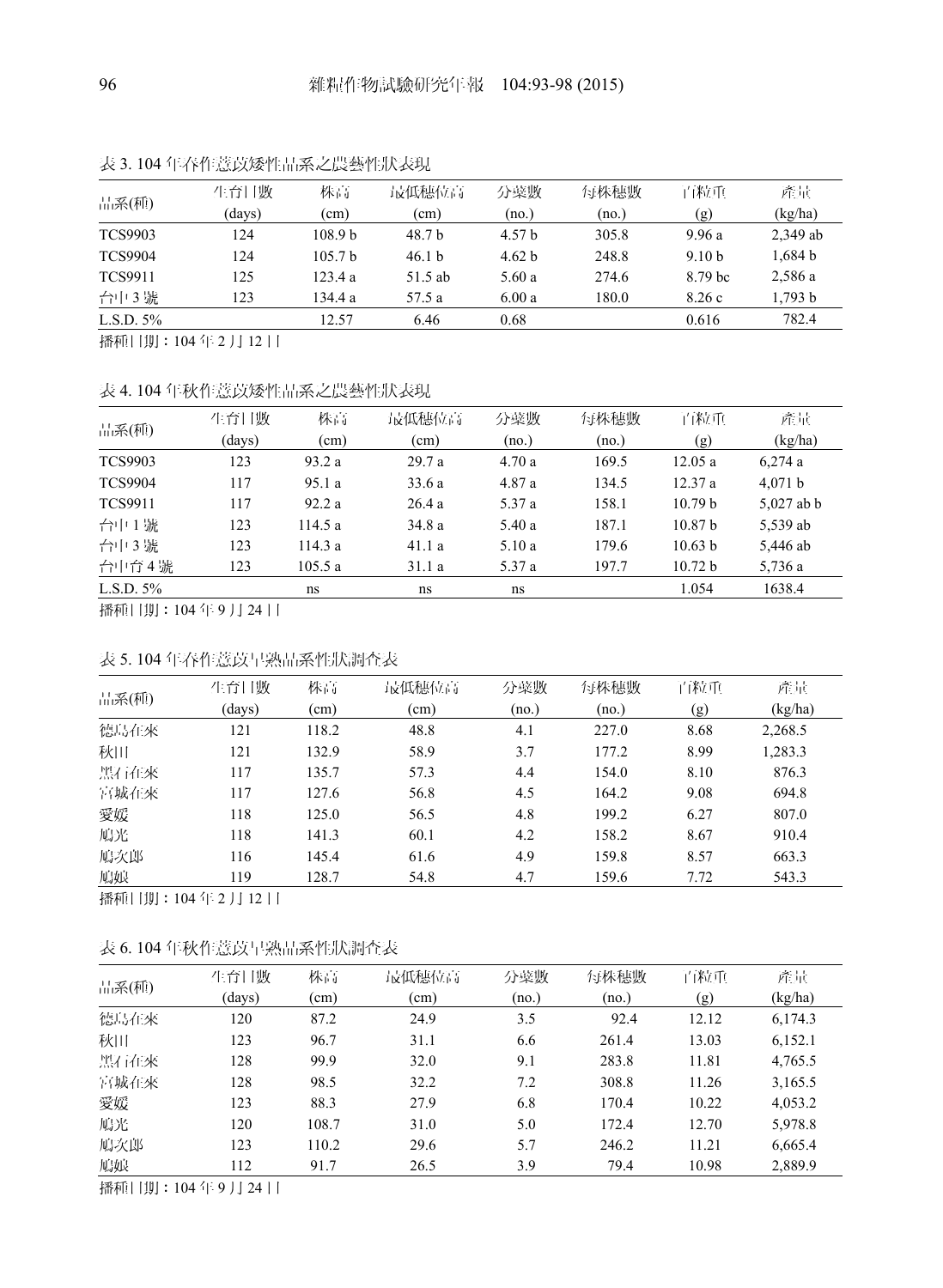# 引用文獻

- 石田正彦、千葉一美、加藤晶子、奧山善直、菅 原俐、田野崎真吾、進藤幸悅、石倉教光、 関寬三、遠藤武男、柴田悖次。1997。ハト ムギ新品種「はとひかり」の育成 東北農所 研報。92:43–52。
- 加藤晶子、本田裕、由比真美子、川崎光代、山 守誠、石田正彦、千葉一美。2012。ハトム ギ新品種「はときらら」の育成。東北農研 研報。114:1–10。
- 高德錚、王長瑩、呂阿牛。1984。薏苡一適合稻 田轉作之新興作物。科學農業。32:127–131。
- 曾勝雄。1995。薏苡栽培技術改進試驗。臺中區 農業改良場研究彙報。48:47–54。
- 曾勝雄、高德錚。1995。薏苡台中 1 號之育成。

臺中區農業改良場研究彙報。47:11–22。

- 曾勝雄。1997。栽培方法與品種對薏苡產量之影 響。臺中區農業改良場研究彙報。56:51–60。
- 曾勝雄、江文章。2003。不同產地及品種對糙薏 仁營養成分之影響。臺中區農業改良場研究 彙報。81:31–41。
- 曾勝雄、陳裕星。2007。薏苡台中 2 號之育成。 臺中區農業改良場研究彙報。97:1–11。
- 曾勝雄、陳裕星、廖宜倫。2009。薏苡台中 3 號 之育成。臺中區農業改良場研究彙報。102:59– 69。
- Tanabata T., Shibaya T., Hori K., Ebana K., and Yano M. 2012. *SmartGrain*: High-Throughput Phenotyping Software for Measuring Seed Shape through Image Analysis. Plant Physiology 160:1871–1880.